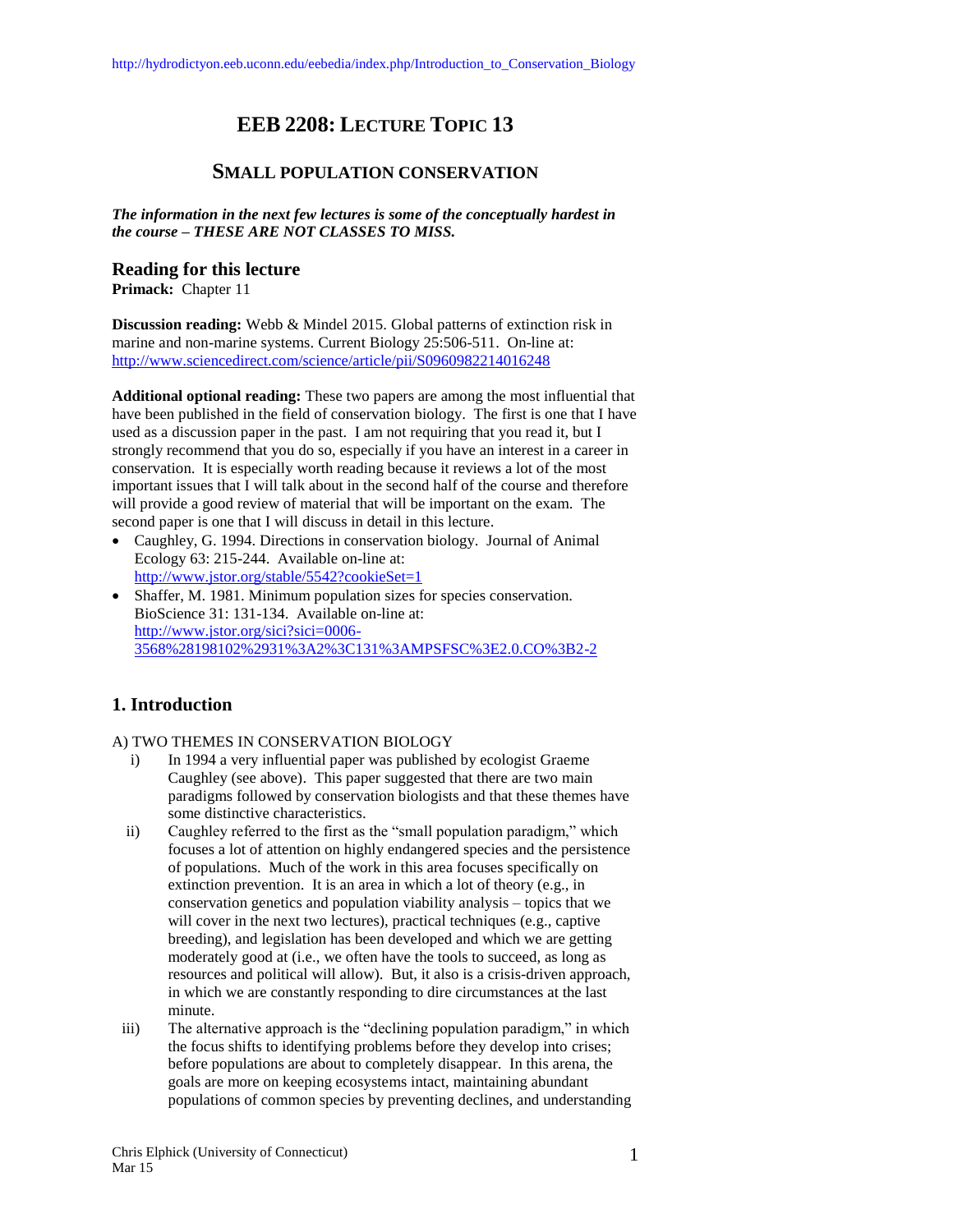the ultimate reasons why species are disappearing. Ultimately tackling problems in this way is likely to be more effective (and less expensive), but the crises often distract us, and consequently theory and practical techniques for this approach are less well developed.

iv) There is a clear parallel here to preventative medicine vs. reliance on the emergency room.

### B) SMALL POPULATIONS

- i) In the next few lectures (population viability, conservation genetics, captive breeding) I will build on what we know about the first theme, i.e., the conservation issues facing small populations.
- ii) Later lectures (reserve networks, matrix conservation, management, restoration) will be more germane to the declining population paradigm.
- iii) One of the key questions that comes up over and over when putting conservation knowledge into practice is: How big do populations need to be for there to be little risk of extinction? Another related question (asked especially by economists, developers, politicians, etc.) is "How much land do we need to protect?" We will address the first one in this lecture and return to the second when we talk about reserves in a couple of weeks.

# **2. Minimum viable populations (MVP)**

### A) DEFINITION

- i) In 1981, Mark Shaffer introduced the minimum viable population concept. This provided an explicit, quantitative, method for identifying the number of individuals that are needed to ensure that a given population does not go extinct.
- ii) Shaffer defined an MVP as follows: "A minimum viable population for any given species in any given habitat is the smallest isolated population having a 99% chance of remaining extant for 1000 years despite the foreseeable effects of demographic, environmental, and genetic stochasticity, and natural catastrophes."
- iii) This definition is a bit cumbersome, but it needs to be because the problem is a complex one. As I have said in earlier lectures, all populations eventually go extinct for some reason. In addition, chance events (e.g., falling meteors) could always come along and wipe a population out, regardless of its size. Consequently, one cannot ever be sure that there is no chance of a population disappearing.
- iv) For this reason, any decent definition must be expressed in probabilistic terms and must be expressed over a given time frame (because if the time span is "forever" then the extinction probability has to be 1 – nothing lasts forever!).
- v) The exact numbers expressed in Shaffer's definition are not fixed, and are varied considerably by different users of the concept. In fact, the setting of these numbers is not necessarily a scientific issue, but rather one based on what extinction risk and time frame society views as reasonable. Science does have some influence, however. For example, hardly anyone makes extinction estimates over a 1000 year time-frame any more, because we have come to realize that it is simply not possible to estimate the probabilities in a meaningful way. Both quantitative parts of the definition need to be defined, however, whenever one is talking about the viability of a population – otherwise the statement lacks real meaning.
- vi) The second key advance made by this definition was to lay out the different sources of population vulnerability: demographic, environmental, and genetic stochasticity, and natural catastrophes. Any thorough